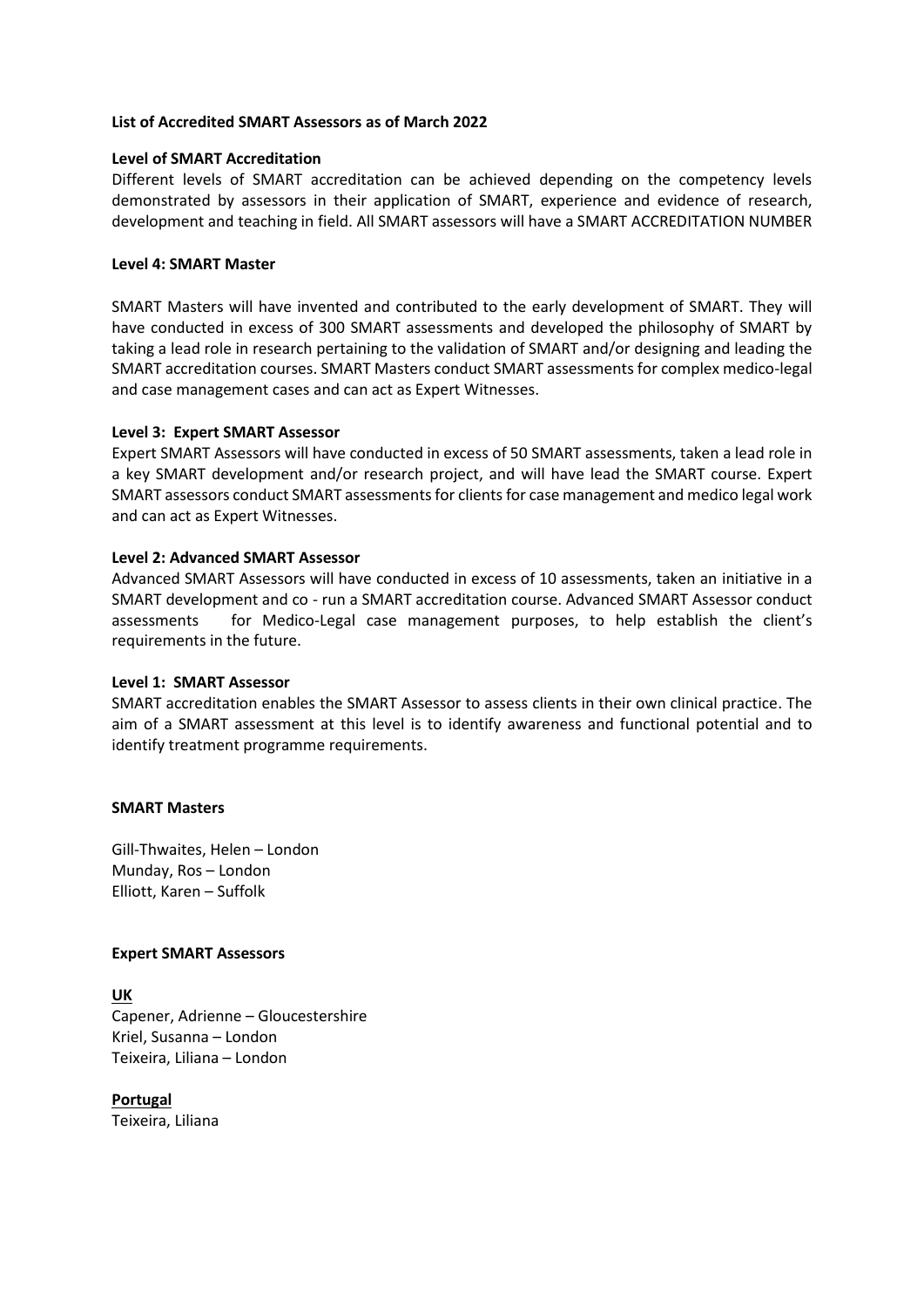# **Ireland**

Haughey, Fiona McCann, Alison

## **Advanced SMART Assessors**

# **UK**

Banner, Ruth – Birmingham Cassim, Anisa – London Chu, Bernice – London Fuller, Siobhan – London Fundell, Clare – London Lever, Emma – Newcastle Upon Tyne McKinnon, Jane – Oxford Paulett, Jonathan – Bath Spring, Tim – Wiltshire Underwood, Judith – Newcastle Upon Tyne Wilford, Susie - London Williamson, Hannah – Oxford Woods, Adele – Belfast

# **Sweden**

Stenson, Staffan Winberg, Maria

# **Australia**

Lauren Christie

# **SMART Assessors**

# **UK**

Adam, Louise – London Arshad, Rifat – Birmingham Mary Ankers, Liverpool Bassett, Belle – Kent Batchelor, Kate – Gloucester Beynon, Nickie – Cardiff Booth, Camilla – London Bradshaw, Claire – Newcastle-upon-Tyne Brown, Sophie – Cardiff Candela, Marta – London Clark, Joanne – Cambridge Coccione, Wendy – London Davis, Holly – Gloucester Dowd, Matthew - Southport Edwards, Cheryl – London Fahy, Katie – Bristol Ferguson, Ruth – York Fischer, Doris – Newcastle-upon-Tyne Fuller, Claire – Chester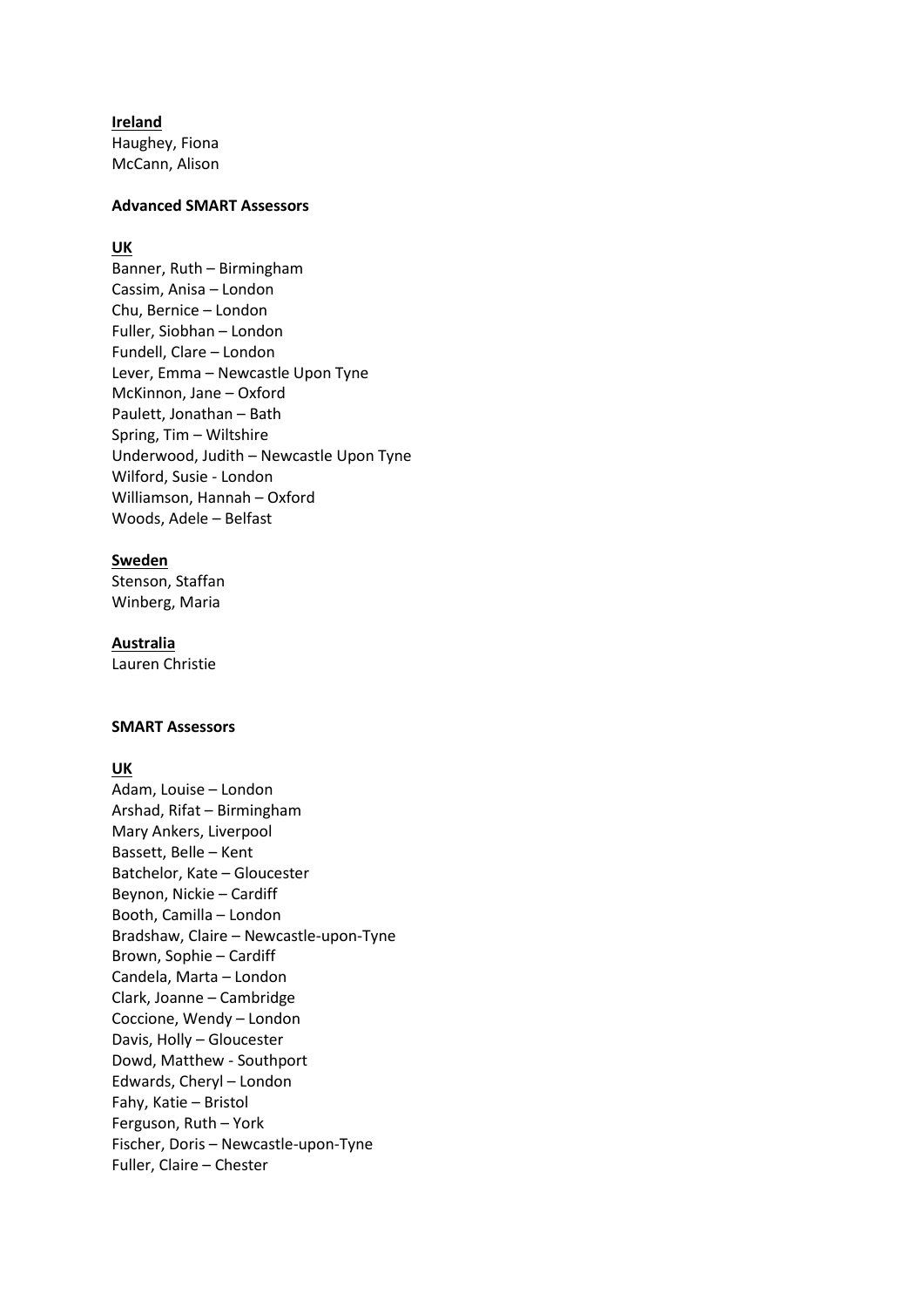Franceschi, Lora – Glasgowf Garlick, Ginnie – London Gates, Kylie – Leamington Spa Graham, Chris – Newcastle Upon Tyne Heath, Joanne – Bristol Hewer, Amy – London Higgins, Anna – Bristol Holt-Wilson, Kate – London Hunt, Sally – Plymouth Hynes, Stephanie - Liverpool Jackson, Elizabeth – Leamington Spa Jago, Nicky – Gloucester Joseph Amalraj, Anthony Henry – Haslemere Jones, Georgina – Cardiff Jones, Michael – Nottingham Kavanagh, Angela – Oxford Kavanagh, Nicola – Dublin Keegan, Marie – London Key, Erica – Reading Knight, Alison – Middlesex Krage, Susan – Reading Jennie Lancashire - Salford Langston, Jennifer – Liverpool Last, Naomi – Norwich Laycock, Claire – Leeds Leung, Che Ming – Bristol Lever, Emma – Newcastle Upon Tyne Lush, Kate – London Marques, Carolina - Salisbury McCluskey, Donna – Oxfordshire McDonough, Lucy – London McElligott, Melissa – Newcastle Upon Tyne McGreevy, Lisa – London McLean, Lyndsay – Leeds Meredith, Natalie – London Merrison, Kathryn – London Mills, Helle – Surrey Munday, Gillian – Lanarkshire Nelson, Rohana – Chester Parker, Julie – Yorkshire Porteous, Jennie – London Poveda, Blanca – Edinburgh Pyott, Lindsay – Glasgow Raeburn, Rebecca – London Reddan, Paula – London Rigby, Claire – Bristol Sanderson, Ruth – Newcastle Upon Tyne Scott, Fiona – Glasgow Smith, Claire – Leeds Spicer, Emily – London Stadden, Jennie – London